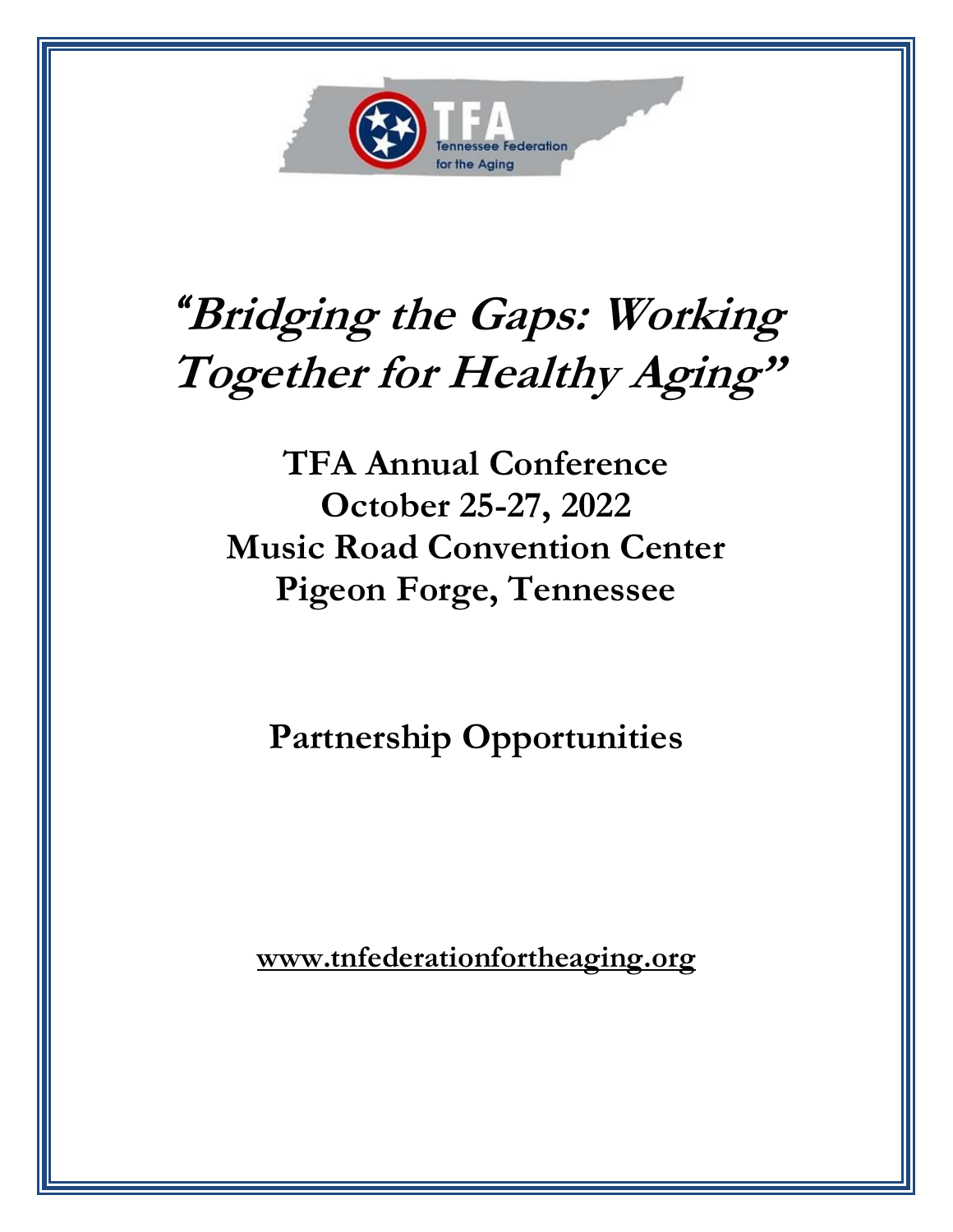#### **About Tennessee Federation for the Aging**

The Tennessee Federation for the Aging, Inc. (TFA) was organized in 1968 and incorporated in 1969 to secure funding for senior citizens programs and services and to serve as an advocacy group for seniors. Over the years, TFA has coordinated with various local, district and statewide organizations to provider service provider training, senior educational workshops, and advocacy to align efforts to improve the overall quality of life for older Tennesseans.

TFA is a non-profit (501c3) charitable organization.

TFA membership consists of representatives from statewide agencies, government agencies, area agencies on aging and disability, senior centers, home health agencies, nutrition providers, adult day care providers, long-term care facilities, senior citizens, caregivers, and students.

### **TFA's Purpose**

To enhance the general welfare of older Tennesseans and to promote civic, educational and social measures relating to the special interests of older Tennesseans.

#### **Conference – Target Audience**

Senior Center Directors & Staff, Older Adults and Family Caregivers, Nutrition Site Managers, Area Agency on Aging & Disability Directors, Social Workers, Program Managers & Staff, Home and Community Based Program Staff, Long-Term Care Facilities, Human Resource Agency staff, Long-Term Care Ombudsman, Public Guardians, Legal Services/Elder Law Attorneys, Family Caregivers, Alzheimer's organizations, Behavioral Health agencies, state agencies, faith-based organizations, and other interested parties. We encourage you to share the TFA Conference information with your partners, clients, etc.

#### **Partnership Exhibit Booths**

All exhibit booths include one (1) skirted 8 foot table, two (2) chairs, one (1) wastebasket, and electricity. Partners have the option of having their materials included in conference attendee's registration packet, if they choose not to have a booth. The exhibit booths will be in the **MAIN Meeting Room** this year for ample exposure. We will also be having a Halloween themed conference this year and we encourage you to decorate your booth. **We are going to have a booth decorating contest.**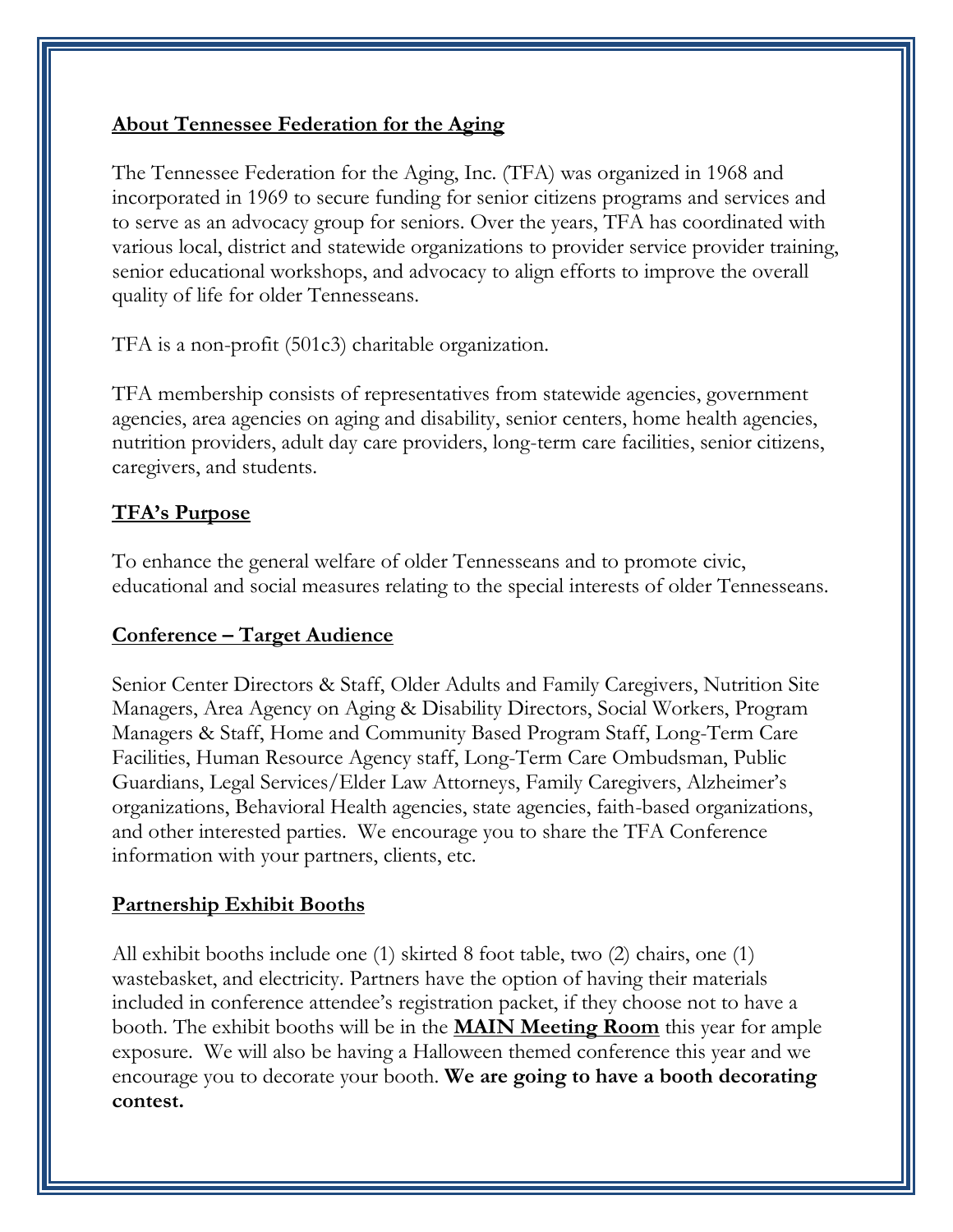#### **Conference Registration**

Partners will need to indicate the staff person(s) that will be attending the TFA conference. There are additional details on the Partnership Registration Form, please include email address.

#### **Additional Partnership Information**

TFA will accept Partnerships up to **two weeks** before conference, pending availability. These costs will be due by the date of the conference. **To receive all benefits, TFA must receive Partnership forms along with logo information and payment by September 16, 2022. However, if you want your logo on the registration packet. The forms along with logo and payment must be received by July1, 2022**. **If you need additional information or have questions, please contact Loni Hitchcock at lholloway@ucdd.org or 931-476-4144.** If you would like to ship your materials to the hotel, have them shipped to arrive 2-3 days prior to the conference. Any large items that require special handling please let the Music Road Convention Center know in advance. Ship to:

Guest Name-TFA Conference C/O Music Road Convention Center 303 Henderson Chapel Road Pigeon Forge, TN 37863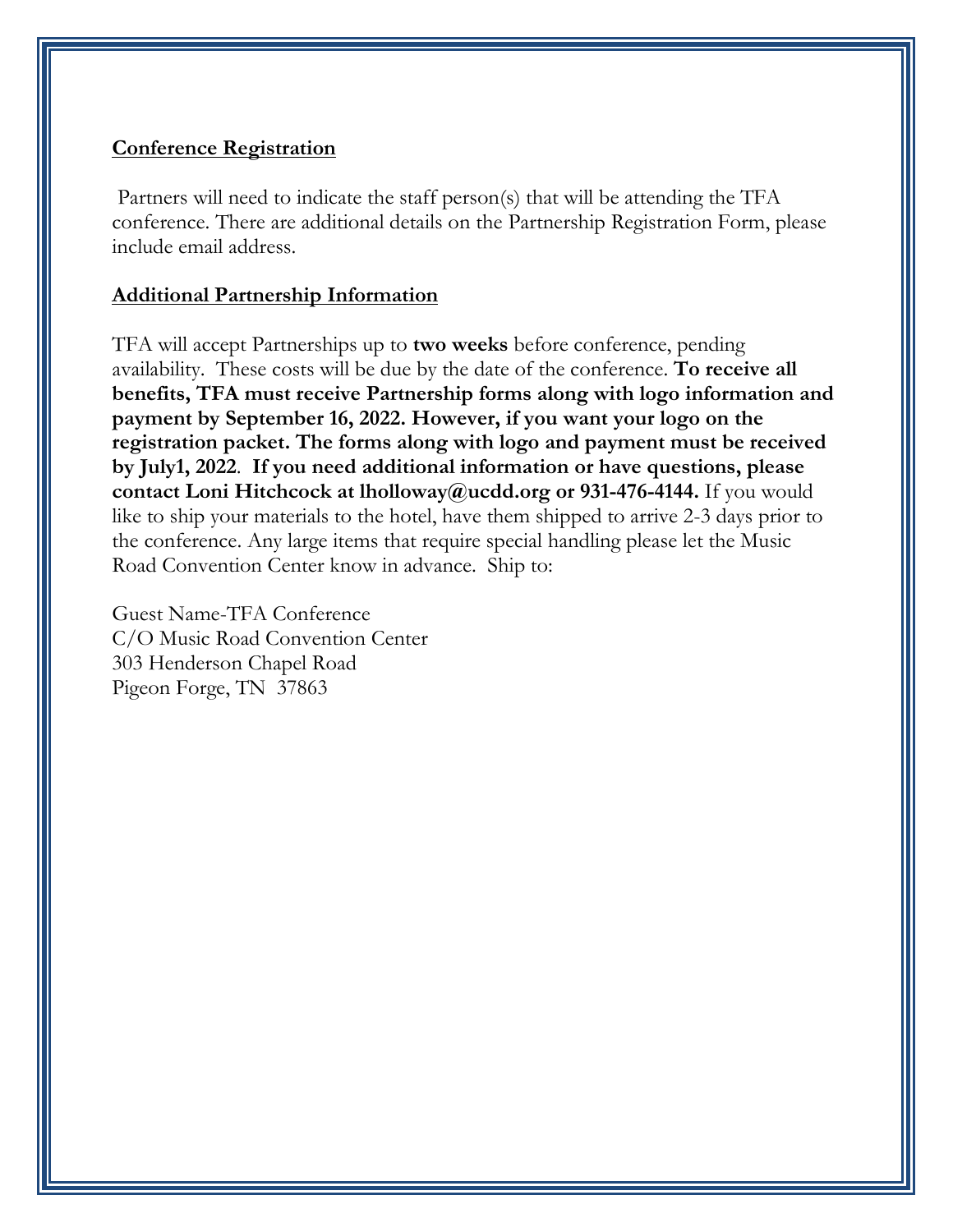#### **TFA Conference 2022**

#### **Tentative Schedule of Events**

#### **Tuesday, October 25**

| Registration                                |
|---------------------------------------------|
| Exhibit Booths Open in Main Room            |
| Lunch/Entertainment/Welcome & Announcements |
| <b>Opening Session Presentation</b>         |
| Break & Door Prizes in Main Room            |
| Workshops/Break-out Sessions                |
| Break & Door Prizes in Main Room            |
| Workshops/Break-Out Session                 |
|                                             |

We will be having an evening event which you are welcome to join/or enjoy Pigeon Forge/Gatlinburg on your own.

#### **Wednesday, October 26**

| (Breakfast on your own)             |                                                 |
|-------------------------------------|-------------------------------------------------|
| $8:00$ am $-12:00$ Noon             | Registration                                    |
| $8:00 \text{ am} - 3:00 \text{ pm}$ | Exhibit Booths Open in Main Room                |
| $8:30 - 9:45$ am                    | General Session Speaker                         |
| $9:45 - 10:15$ am                   | Break & Door Prizes in Main Room                |
| $10:15$ am $-11:15$ am              | Workshops/Break-Out Sessions                    |
| $11:15$ am $-11:30$ am              | Door Prizes in Main Room                        |
| $11:30$ am - 1:15 pm                | Lunch (Awards & Sponsor Recognition)            |
|                                     | o Legislative Award (each grand division)       |
|                                     | o Mrs. Clint (Lena Mae) Pickens Volunteer Award |
|                                     | o Senior Center Innovation Awards               |
| $1:30 - 2:30$ pm                    | Workshops/Break-Out Sessions                    |
| $2:30 - 3:00$ pm                    | Break & Door Prizes in Main Room                |
| $3:00 - 4:00$ pm                    | Workshops/Break-Out Sessions                    |
|                                     |                                                 |

# Enjoy Pigeon Forge/Gatlinburg on your own.

#### **Thursday, October 27**

| $8:30-10:00$ am     | Breakfast & Annual Membership & Board Meeting |
|---------------------|-----------------------------------------------|
| $10:15-11:30$ am    | <b>Closing Session Speaker</b>                |
| 11:30 am-12:00 Noon | Call to Conference – Major Door Prizes        |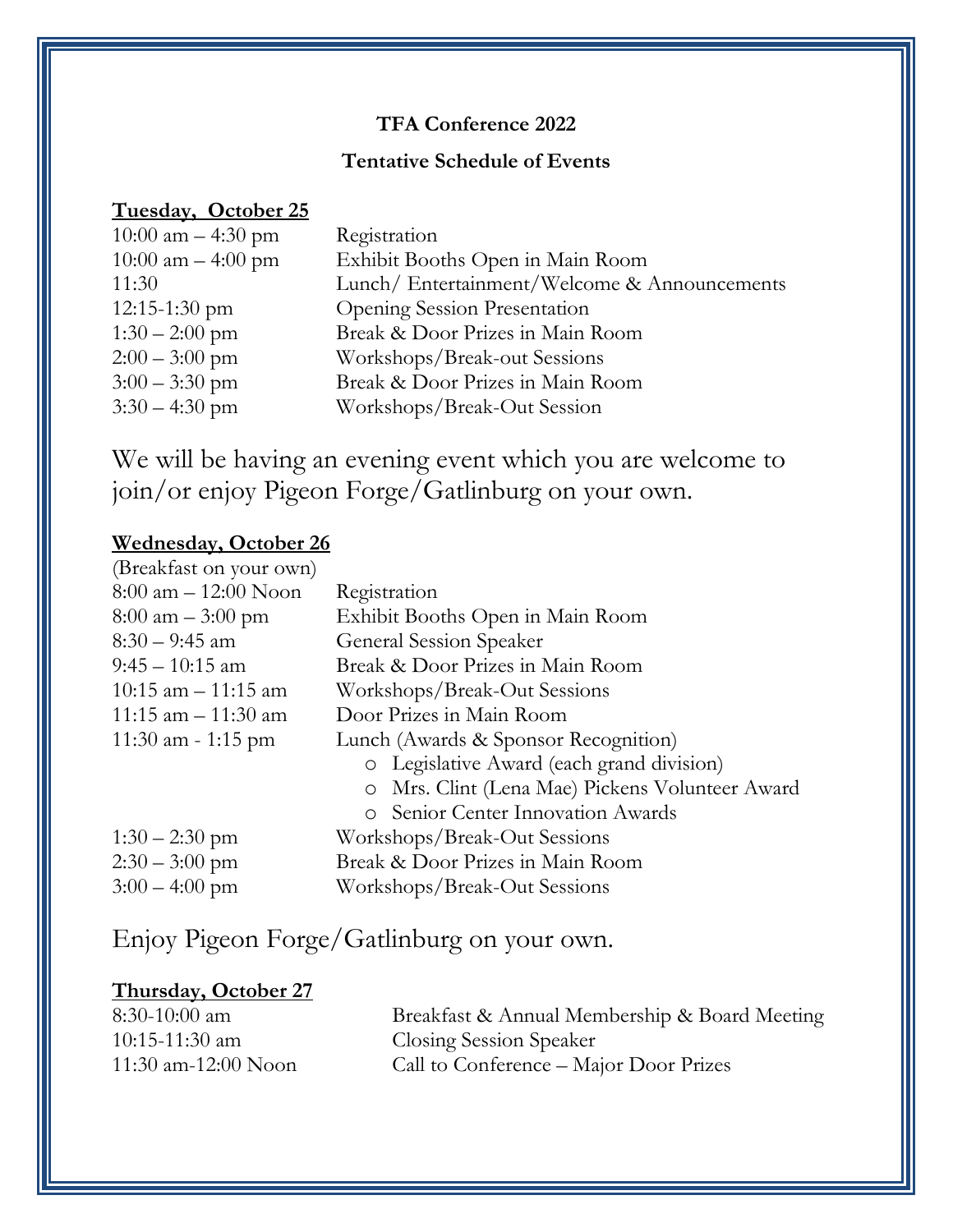#### **TFA Conference Partnership Levels (Diamond, Platinum, Gold, Silver, Bronze and Registration Bag Contributor)**

#### **DIAMOND LEVEL Major Partnership - \$10,000:**

- Logo/Name on Registration Packet distributed statewide (need forms, logo and payment by July 1, 2022)
- Recognition at Awards Luncheon Event-Hosted by Diamond Partner and TFA
- Opportunity to Speak at Awards Lunch (10 min. limit)
- Recognition as a major partner in all media, including Facebook, *The Voice* Newsletter, Newspapers, Website and Radio PSA's
- Include Partner's Information in Registration Bags
- Tent Card/Signage throughout entire Conference
- Complimentary Exhibit Booth with Prime Location
- Five (5) Complimentary Conference Registrations
- Logo/Name projected on screen during events throughout conference
- Full-page Color Ad in Conference Program Book in Prime Location
- Logo listed on online registration site

#### **PLATINUM LEVEL Major Partnership - \$5,000:**

- Logo/Name on Registration Packet distributed statewide (need forms, logo and payment by July 1, 2022)
- Recognition in all media, including Facebook, *The Voice* Newsletter, Newspapers, Website and Radio PSA's
- Opportunity to Include Partner's Information in Registration Bags
- Tent Card/Signage at Opening Lunch
- Recognition & Opportunity to Speak at Opening Lunch (5 min. limit)
- Complimentary Exhibit Booth with Prime Location
- Four (4) Complimentary Conference Registrations
- Logo/Name projected on screen during events throughout conference
- Full-page Color Ad in Conference Program Book in Prime Location
- Logo listed on online registration site

#### **GOLD LEVEL Partnership- \$2,500:**

- Recognition on Social Media
- Tent Card/Signage on Break Tables
- Complimentary Exhibit Booth with premium location OR Information in Registration Bags
- Three (3) Complimentary Conference Registrations
- Logo/Name projected on screen during events throughout conference
- Half-page Color Ad in Conference Program Book
- Logo listed on online registration site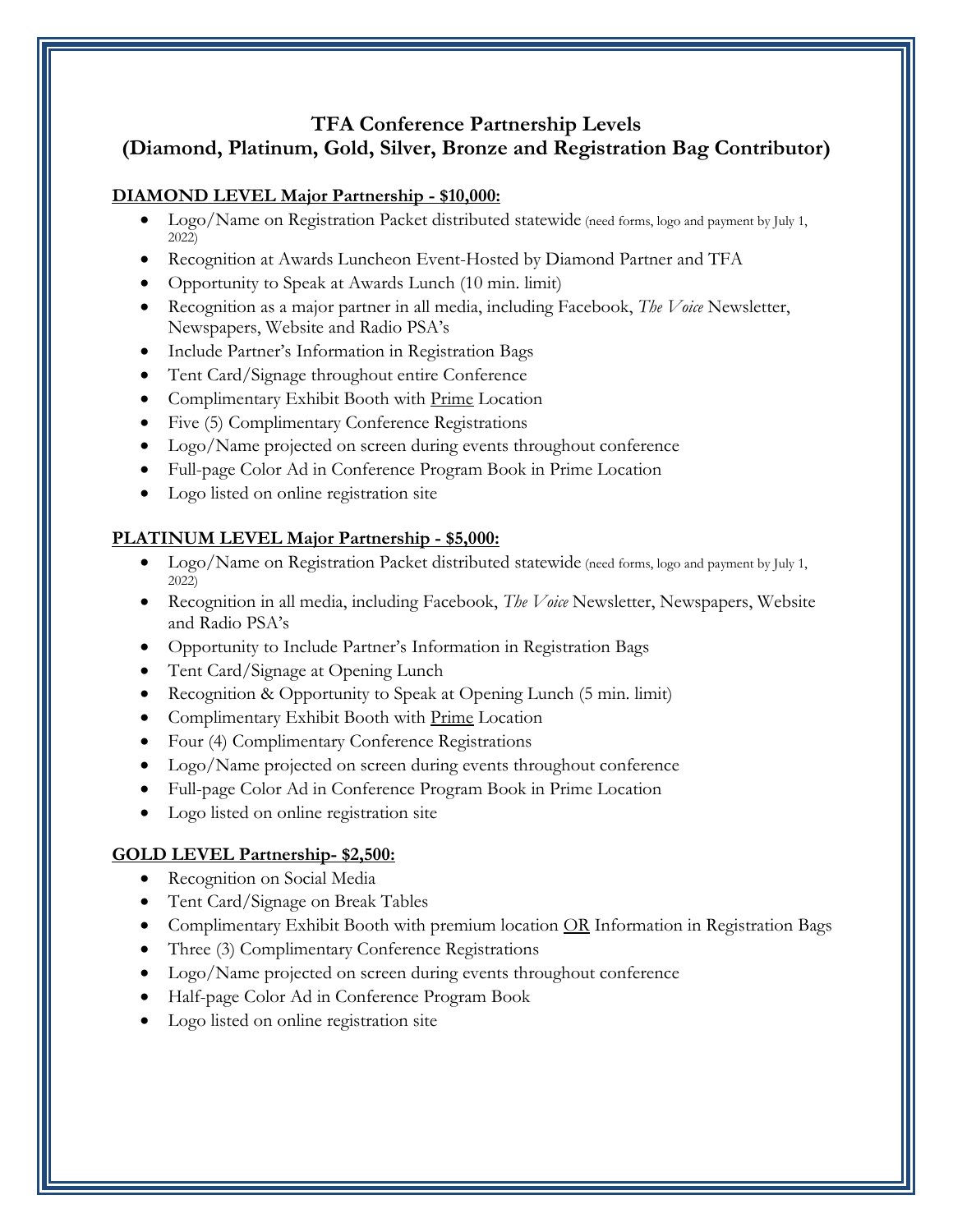#### **SILVER LEVEL Partnership - \$1,000:**

- Recognition on Social Media
- Complimentary Exhibit Booth OR Information in Registration Bags
- Two (2) Complimentary Conference Registration
- Logo/Name projected on screen during events throughout conference
- Tent Card/Signage at Closing Breakfast
- Quarter-page Color Ad in Conference Program Book

#### **BRONZE LEVEL Partnership - \$500**

- Complimentary Exhibit Booth OR Information in Registration Bags
- Logo/Name projected on screen during events throughout conference
- Recognition in Conference Program Book
- Tent Card/Signage at closing Breakfast
- One (1) Complimentary Conference Registration

#### **Registration Bag Partnership- \$250**

- Partner's information in Registration Bags (brochure, flyer, etc)
- Recognition in Conference Program Book

## **Partnership Registration Form**

| <b>Diamond Partnership</b>          | \$10,000   |  |
|-------------------------------------|------------|--|
| <b>Platinum Partnership</b>         | \$5,000    |  |
| <b>Gold Partnership</b>             | \$2,500    |  |
| <b>Silver Partnership</b>           | \$1,000    |  |
| <b>Bronze Partnership</b>           | Ś.<br>500  |  |
| <b>Registration Bag Partnership</b> | \$.<br>250 |  |

**Total Partnership \$**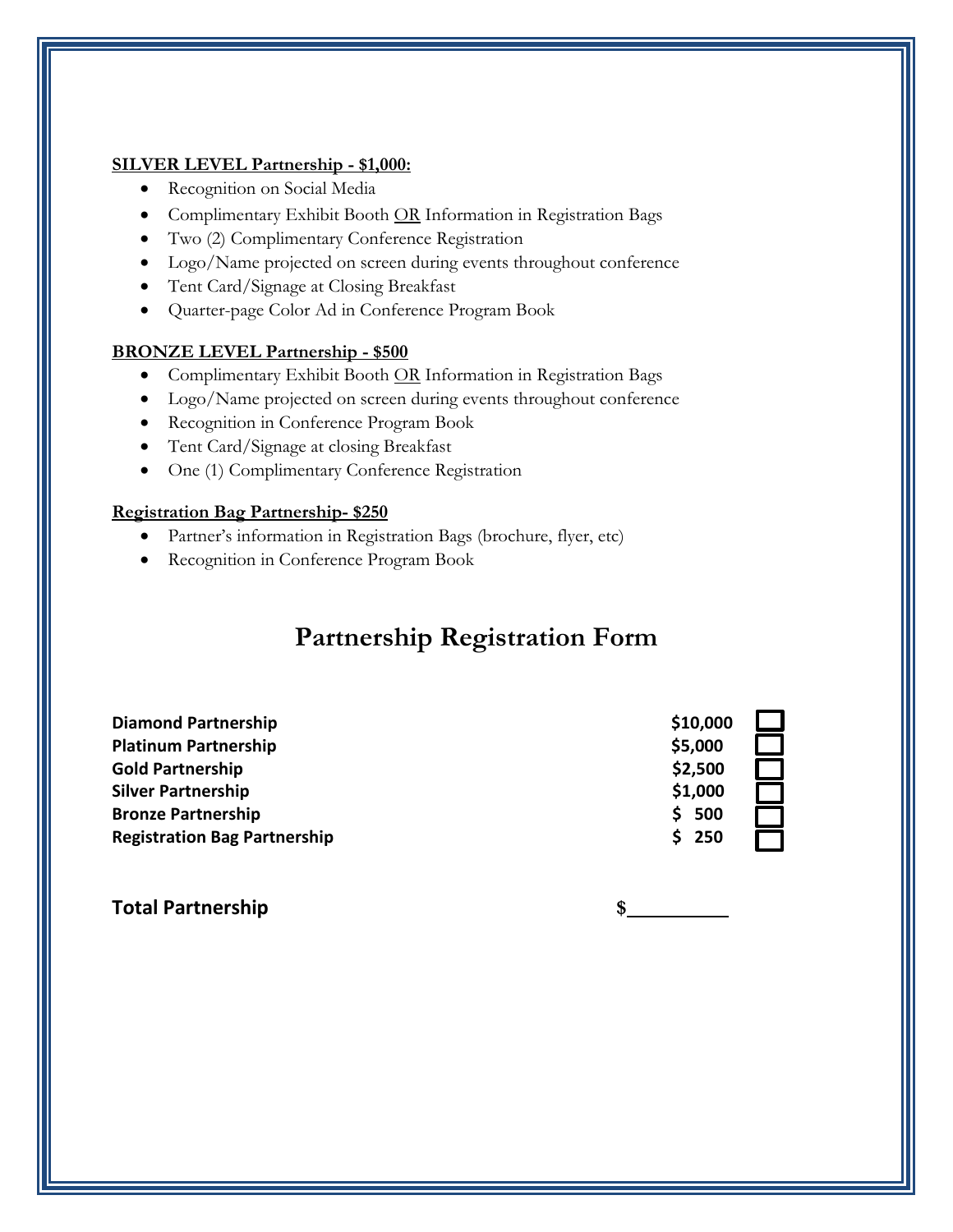| registration of the partnership. | List names and emails of representatives that will be attending the conference through the                                                                                                               |
|----------------------------------|----------------------------------------------------------------------------------------------------------------------------------------------------------------------------------------------------------|
| included in partnership)         | (Diamond-5 attendees included in partnership; Platinum- 4 attendees included in partnership; Gold-<br>3 attendees included in partnership; Silver-2 attendees included in partnership; Bronze-1 attendee |
|                                  | Will your organization be<br>utilizing the booth portion<br>of the partnership?                                                                                                                          |
|                                  |                                                                                                                                                                                                          |
|                                  | Will your organization<br>provide a door prize?<br>Yes No                                                                                                                                                |
| 5.                               |                                                                                                                                                                                                          |
|                                  | Does any of the attendees need a vegetarian meal? Yes or No : Name of attendee                                                                                                                           |
|                                  |                                                                                                                                                                                                          |
|                                  | *Please send name and logo for your organization as it should appear in all printed                                                                                                                      |

**benefits.**